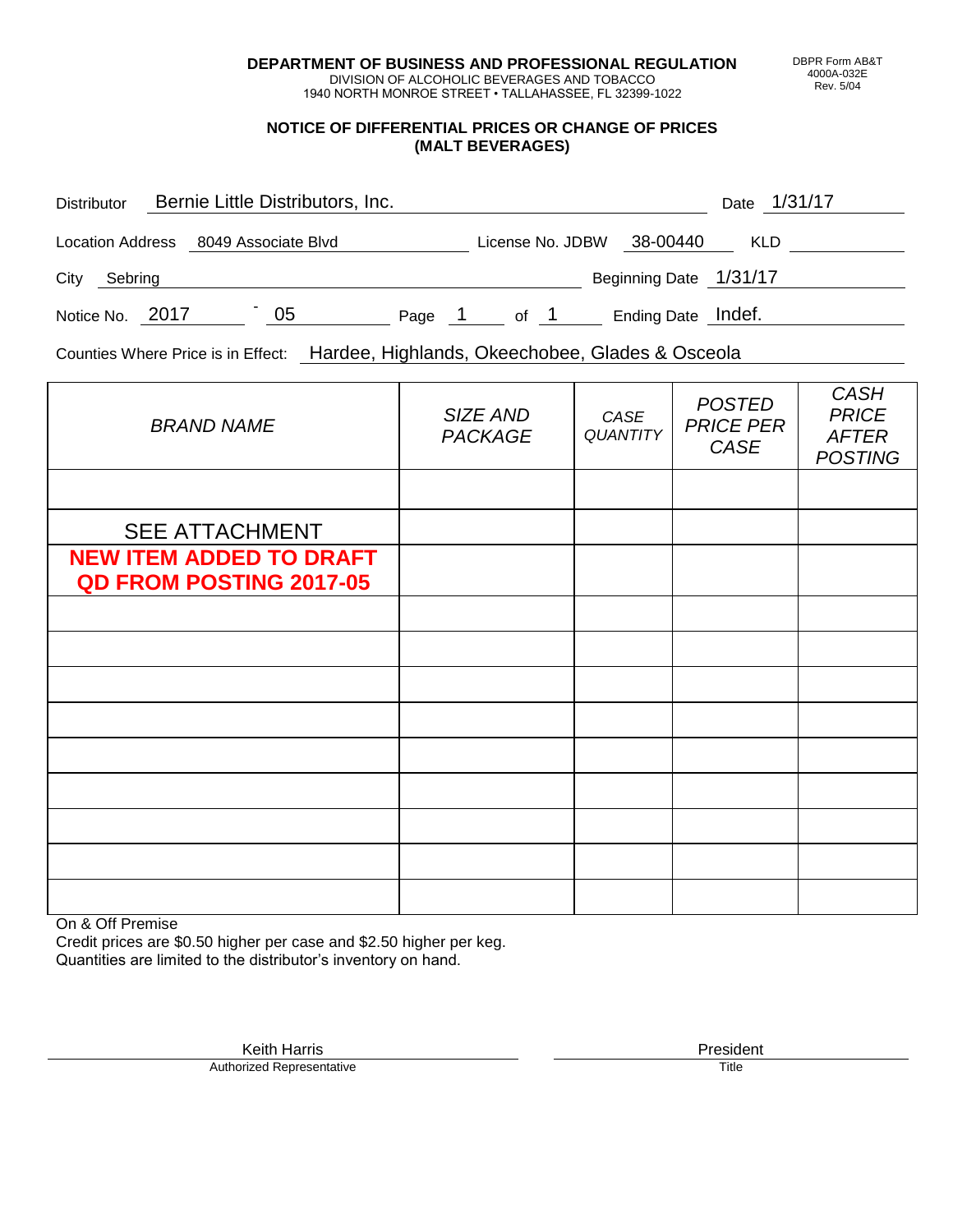## **BERNIE LITTLE DISTRIBUTORS, INC. DRAFT QUANTITY DISCOUNT PRICE LIST Hardee, Highlands & Okeechobee County**

## **Prices effective January 31, 2017**

| <b>BRANDS</b>                                            | SIZE                   | <b>GALLONS</b> |          | Frontline      |          | $1 - 4$          |          | $5 - 9$        |          | $10+$          |                        |
|----------------------------------------------------------|------------------------|----------------|----------|----------------|----------|------------------|----------|----------------|----------|----------------|------------------------|
| <b>BASS ALE</b>                                          | $1/2$ BBL              | 15.5           | \$       | 120.00         | \$       | 120.00           | \$       | 117.00         | \$       | 113.00         |                        |
| <b>BECK'S</b>                                            | $1/2$ BBL              | 15.5           | \$       | 120.00         | \$       | 120.00           | \$       | 117.00         | - \$     | 113.00         |                        |
| <b>BECK'S OKTOBERFEST</b>                                | $1/2$ BBL              | 15.5           | \$       | 120.00         | \$       | 120.00           | \$       | 117.00         | \$       | 113.00         |                        |
| <b>BLUE POINT BLUEBERRY ALE</b>                          | $1/2$ BBL              | 15.5           | \$       | 160.00         | \$       | 160.00           |          | \$129.00       | \$       | 95.00          |                        |
| <b>BLUE POINT HOPTICAL ILLUSION</b>                      | $1/2$ BBL              | 15.5           | \$       | 190.00         | \$       | 190.00           | \$       | 190.00         | \$       | 190.00         |                        |
| <b>BLUE POINT NEW YORK OYSTER STOUT</b>                  | $1/2$ BBL              | 5.17           | \$       | <b>160.00</b>  | \$       | 160.00           | \$       | 160.00         | \$       | 160.00         |                        |
| <b>BLUE POINT PUMPKIN</b>                                | $1/2$ BBL              | 15.5           | \$       | 160.00         | \$       | 160.00           | \$       | 129.00         | \$       | 95.00          |                        |
| <b>BLUE POINT SPRING FLING</b>                           | $1/2$ BBL              | 15.5           | \$       | 160.00         | \$       | 160.00           | \$       | 129.00         | \$       | 95.00          |                        |
| <b>BLUE POINT SUMMER ALE</b>                             | $1/2$ BBL              | 15.5           | \$       | 160.00         | \$       | 160.00           | \$       | 129.00         | \$       | 95.00          |                        |
| <b>BLUE POINT TOASTED LAGER</b>                          | $1/2$ BBL              | 15.5           | \$       | 160.00         | \$       | 160.00           | \$       | 129.00         | \$       | 95.00          |                        |
| <b>BLUE POINT WHITE IPA</b>                              | $1/2$ BBL              | 5.17           | \$       | <b>160.00</b>  | \$       | 160.00           |          | \$129.00       | \$       | 95.00          |                        |
| <b>BLUE POINT WINTER</b>                                 | $1/2$ BBL              | 15.5           | \$       | 160.00         | \$       | 160.00           | \$       | 129.00         | \$       | 95.00          |                        |
| <b>BODDINGTON PUB</b>                                    | $1/2$ BBL              | 13.2           | \$       | 160.00         | \$       | 160.00           | \$       | 157.00         | \$       | 153.00         |                        |
| <b>BUD BLACK CROWN</b>                                   | $1/2$ BBL              | 15.5           | \$       | 120.00         | \$       | 120.00           | \$       | 117.00         | \$       | 113.00         |                        |
| <b>BUD LIGHT</b>                                         | $1/2$ BBL              | 15.5           | \$       | <b>111.00</b>  | \$       | 111.00           | \$       | 108.00         | \$       | 104.00         |                        |
| <b>BUD LIGHT LIME</b>                                    | $1/2$ BBL              | 15.5           | \$       | <b>120.00</b>  | \$       | 120.00           | \$       | 117.00         | \$       | 113.00         |                        |
| <b>BUD SELECT</b>                                        | $1/2$ BBL              | 15.5           | \$       | <b>111.00</b>  | \$       | 111.00           | \$       | 108.00         | \$       | 96.00          |                        |
| <b>BUDWEISER</b>                                         | $1/2$ BBL              | 15.5           | \$       | 111.00         | \$       | 95.00            | \$       | 95.00          | \$       | 95.00          |                        |
| <b>BUSCH</b>                                             | $1/2$ BBL              | 15.5           | \$       | 105.00         | \$       | 105.00           | \$       | 102.00         | \$       | 98.00          |                        |
| <b>GOOSE 312</b>                                         | $1/2$ BBL              | 15.5           | \$       | 165.00         | \$       | 165.00           | \$       | 133.00         | \$       | 101.00         |                        |
| <b>GOOSE 312 PALE ALE</b>                                | $1/2$ BBL              | 15.5           | \$       | 165.00         | \$       | 165.00           | \$       | 133.00         | \$       | 101.00         |                        |
| <b>GOOSE AUTUMN ALE</b>                                  | $1/2$ BBL              | 15.5           | \$       | 165.00         | \$       | 165.00           | \$       | 133.00         | -\$      | 101.00         |                        |
| <b>GOOSE FESTIVITY</b>                                   | $1/2$ BBL              | 15.5           | \$       | 165.00         | \$       | 165.00           | \$       | 133.00         | \$       | 101.00         |                        |
| <b>GOOSE FOUR STAR PILSNER</b>                           | $1/2$ BBL              | 15.5           | \$       | 165.00         | \$       | 165.00           | \$       | 133.00         |          | \$101.00       |                        |
| <b>GOOSE GREEN LINE</b>                                  | $1/2$ BBL              | 15.5           | \$       | 165.00         | \$       | 165.00           | \$       | 133.00         | \$       | 101.00         |                        |
| <b>GOOSE HONKER'S</b>                                    | $1/2$ BBL              | 15.5           | \$       | 165.00         | \$       | 165.00           | \$       | 133.00         | \$       | 101.00         |                        |
| <b>GOOSE IPA</b>                                         | $1/2$ BBL              | 15.5           | \$       | 165.00         | \$       | 165.00           | \$       | 133.00         | - \$     | 101.00         |                        |
| <b>GOOSE PRESEASON</b>                                   | $1/2$ BBL              | 15.5           | \$       | 165.00         | \$       | 165.00           | \$       | 133.00         | - \$     |                | <b>101.00 NEW ITEM</b> |
| <b>GOOSE WINTER</b>                                      | $1/2$ BBL              | 15.5           | \$       | 165.00         | \$       | 165.00           | \$       | 133.00         |          | \$101.00       |                        |
| <b>GOOSE OKTOBERFEST</b>                                 | $1/2$ BBL              | 15.5           | \$       | 165.00         | \$       | 165.00           | \$       | 133.00         | \$       | 101.00         |                        |
| <b>GOOSE SUMMERTIME</b>                                  | $1/2$ BBL              | 15.5           | \$       | 165.00         | \$       | 165.00           | \$       | 133.00         | \$       | 101.00         |                        |
| <b>HOEGAARDEN</b>                                        | $1/2$ BBL              | 13.2           | \$       | <b>160.00</b>  | \$       | 160.00           | \$       | 157.00         | \$       | 153.00         |                        |
| <b>JOHNNY APPLESEED</b>                                  | $1/2$ BBL              | 15.5           | \$       | 161.00         | \$       | 161.00           | \$       | 161.00         | \$       | 161.00         |                        |
| <b>LAND SHARK LAGER</b>                                  | $1/2$ BBL              | 15.5           | \$       | 120.00         | \$       | 120.00           | \$       | 100.00         | \$       | 79.00          |                        |
| <b>MICHELOB AMBER BOCK</b>                               | $1/2$ BBL              | 15.5           | \$       | 120.00         | \$       | 120.00           | \$       | 97.00          | \$       | 74.00          |                        |
| <b>MICHELOB LIGHT</b>                                    | $1/2$ BBL              | 15.5           | \$       | <b>120.00</b>  | \$       | 120.00           | \$       | 117.00         | \$       | 113.00         |                        |
| <b>MICHELOB ULTRA</b>                                    | $1/2$ BBL              | 15.5           | \$       | 120.00         | \$       | 120.00           | \$       | 117.00         | \$       | 113.00         |                        |
| <b>NATURAL LIGHT</b>                                     | $1/2$ BBL              | 15.5           | \$       | 103.00         | \$       | 103.00           | \$       | 103.00         | \$       | 103.00         |                        |
| <b>ROLLING ROCK</b>                                      | $1/2$ BBL              | 15.5           | \$       | 103.00         | \$       | 103.00           | \$       | 102.00         | \$       | 98.00          |                        |
| <b>SHOCK TOP</b>                                         | $1/2$ BBL              | 15.5           | \$       | 127.00         | \$       | 127.00           | \$       | 103.00         | \$       | 79.00          |                        |
| <b>SHOCK TOP APPLE</b>                                   | $1/2$ BBL              | 15.5           | \$       | 127.00         | \$       | 127.00           | \$       | 103.00         | \$       | 79.00          |                        |
| <b>SHOCK TOP LEMON</b>                                   | $1/2$ BBL              | 15.5           | \$       | 127.00         | \$       | 127.00           | \$       | 103.00         | \$       | 79.00          |                        |
| <b>SHOCK TOP PUMPKIN</b>                                 | $1/2$ BBL              | 15.5           | \$       | 127.00         | \$       | 127.00           | \$       | 103.00         | \$       | 79.00          |                        |
| <b>SHOCK TOP RASPBERRY</b>                               | $1/2$ BBL              | 15.5           | \$       | 127.00         | \$       | 127.00           | \$       | 103.00         | \$       | 79.00          |                        |
| <b>SHOCK TOP SHOCKOLATE</b>                              | $1/2$ BBL              | 15.5           | \$       | 127.00         |          | \$127.00         | \$       | 103.00         | \$       | 79.00          |                        |
| SHOCK TOP TWISTED PRETZEL                                | $1/2$ BBL              | 15.5           | \$       |                |          | 127.00 \$ 127.00 |          | \$103.00       | \$       | 79.00          |                        |
| <b>STELLA ARTOIS</b>                                     | $1/2$ BBL              | 13.2           | \$       | 160.00         | \$       | 160.00           | \$       | 157.00         | - \$     | 153.00         |                        |
| <b>BEST DAMN ROOT BEER</b>                               | 1/4 BBL                | 7.75           | \$       | 86.00          | \$       | 86.00            | \$       | 86.00          | \$       | 86.00          |                        |
| <b>BECK'S OKTOBERFEST</b>                                | $1/6$ BBL              | 5.17           | \$       | 48.00          | \$       | 48.00            | \$       | 48.00          | \$       | 48.00          |                        |
| <b>BLUE POINT BLUEBERRY ALE</b>                          | $1/6$ BBL              | 5.17           | \$       | 73.00          | \$       | 59.00            | \$       | 59.00          | \$       | 59.00          |                        |
| <b>BLUE POINT NEW YORK OYSTER STOUT</b>                  | $1/6$ BBL              | 5.17           | \$       | 73.00          | \$       | 73.00            | \$       | 73.00          | \$       | 73.00          |                        |
| <b>BLUE POINT OATMEAL STOUT</b>                          | $1/6$ BBL              | 5.17           | \$       | 73.00          | \$       | 59.00            | \$       | 59.00          | \$       | 59.00          |                        |
| <b>BLUE POINT OKTOBERFEST</b>                            | $1/6$ BBL              | 5.17           | \$       | 73.00          | \$       | 59.00            | \$       | 59.00          | \$       | 59.00          |                        |
| <b>BLUE POINT PUMPKIN</b>                                | $1/6$ BBL              | 5.17           | \$       | 73.00          | \$       | 59.00            | \$       | 59.00          | \$       | 59.00          |                        |
| <b>BLUE POINT SUMMER ALE</b>                             | $1/6$ BBL              | 5.17           | \$       | 73.00          | \$       | 59.00            | \$       | 59.00          | \$       | 59.00          |                        |
| <b>BLUE POINT TOASTED LAGER</b>                          | $1/6$ BBL              | 5.17           | \$       | 73.00          | \$       | 57.00            | \$       | 57.00          | \$       | 57.00          |                        |
| <b>BLUE POINT WHITE IPA</b>                              | $1/6$ BBL              | 5.17           | \$       | 73.00          | \$       | 59.00            | \$       | 59.00          | \$       | 59.00          |                        |
| <b>BLUE POINT WINTER ALE</b><br><b>BLUE POINT SPRING</b> | $1/6$ BBL<br>$1/6$ BBL | 5.17           | \$<br>\$ | 73.00<br>73.00 | \$<br>\$ | 59.00<br>59.00   | \$<br>\$ | 59.00<br>59.00 | \$<br>\$ | 59.00<br>59.00 |                        |
|                                                          |                        | 5.17           |          |                |          |                  |          |                |          |                |                        |
| <b>BUD BLACK CROWN</b>                                   | $1/6$ BBL              | 5.17           | \$<br>\$ | 50.00<br>44.00 | \$<br>\$ | 50.00            | \$<br>\$ | 50.00          | \$<br>\$ | 50.00          |                        |
| <b>BUD LIGHT</b><br><b>BUDWEISER</b>                     | $1/6$ BBL<br>$1/6$ BBL | 5.17<br>5.17   | \$       | 44.00          | \$       | 44.00<br>38.00   | \$       | 44.00<br>38.00 | \$       | 44.00          |                        |
| <b>GOOSE 10 HILLS</b>                                    | $1/6$ BBL              | 5.17           | \$       | 73.00          | \$       | 57.00            | \$       | 57.00          | \$       | 38.00<br>57.00 |                        |
| <b>GOOSE 312</b>                                         | $1/6$ BBL              | 5.17           | \$       | 73.00          | \$       | 57.00            | \$       | 57.00          | \$       | 57.00          |                        |
| <b>GOOSE 312 PALE ALE</b>                                | $1/6$ BBL              | 5.17           | \$       | 73.00          | \$       | 57.00            | \$       | 57.00          | \$       | 57.00          |                        |
| <b>GOOSE AUTUMN ALE</b>                                  | $1/6$ BBL              | 5.17           | \$       | 73.00          | \$       | 57.00            | \$       | 57.00          | \$       | 57.00          |                        |
|                                                          |                        |                |          |                |          |                  |          |                |          |                |                        |